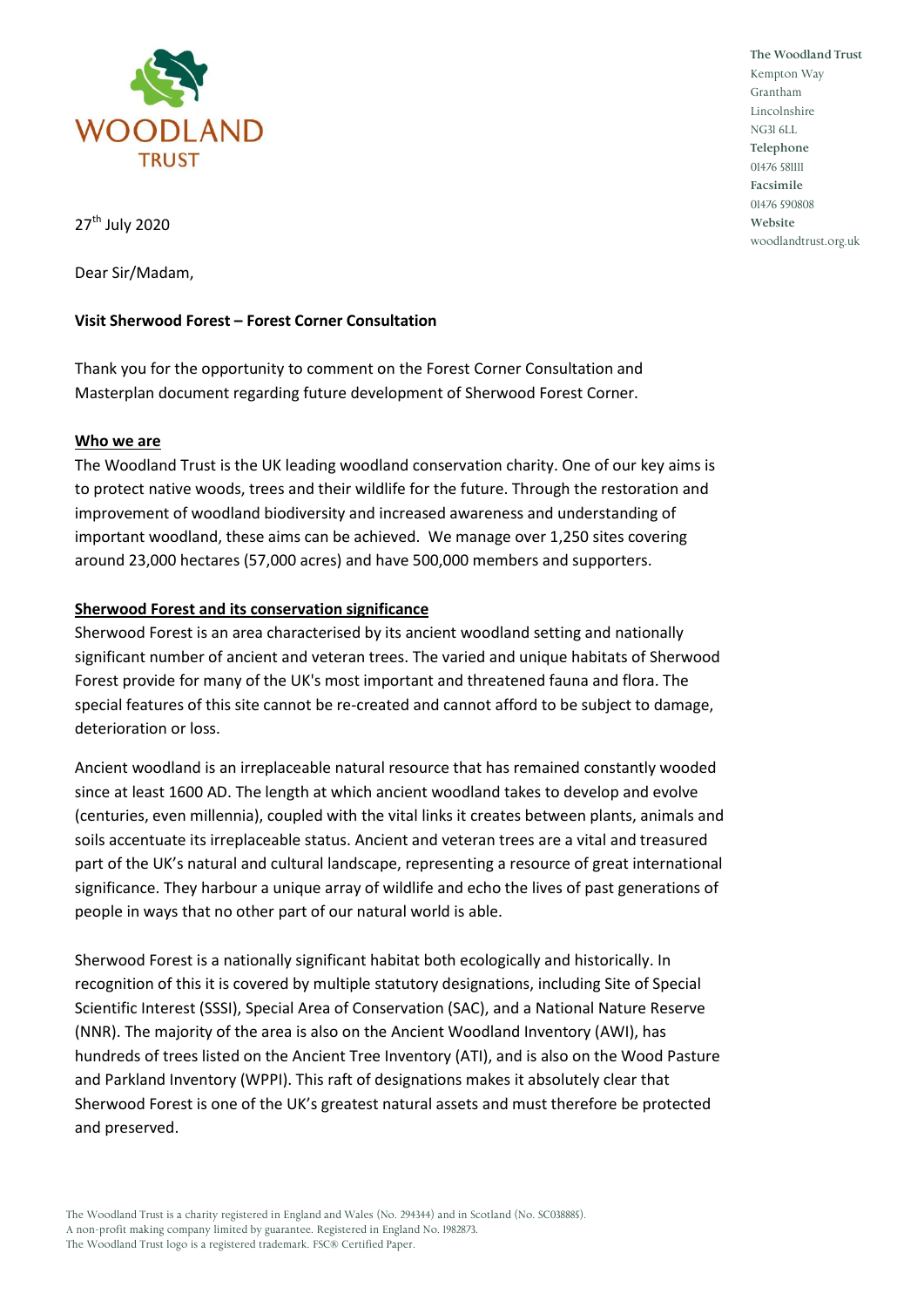The SSSI citation that covers Sherwood Forest is the Birklands and Bilhaugh SSSI designation. In its assessment of the SSSI's condition, Natural England has described much of the SSSI as being in 'Unfavourable – Recovering' condition, with the area around Sherwood Corner being assessed as 'Unfavourable – No Change'. It has been recognised by Natural England that public access and disturbance is a key adverse impact affecting the condition of the site.

## **Potential impacts and our concerns**

We hold serious concerns over the proposed vision for the area, particularly in relation to potential implications of future development and associated pressures on the ecological integrity of Sherwood Forest and its ancient habitats.

It is troubling to us that the conservation value of Sherwood Forest does not appear to have been considered within the Masterplan, or referenced as part of this consultation. This is most clearly illustrated by the diagram on Page 11 of the Masterplan document, which outlines the key values for which Sherwood Forest is famous; there is not one mention of the conservation value of the site.

Page 10 of the document identifies locations for potential development and other activity and highlights potential development ideas. New facilities and attractions in these areas, alongside new housing provisions, will naturally attract more visitors to the site, though there does not appear to be any consideration of current visitor numbers; it is not clear from the consultation if the current baseline for visitor numbers has been measured or what future visitor numbers are expected to be, and therefore it is unclear how the impact of additional visitors on the ecological integrity of Sherwood Forest has and will been taken into account. The combined portfolio of areas 1-10 therefore presents a considerable risk to the NNR.

We believe access to woods is important, and recognise the need to engage people in these special places, but this also needs to be appropriate for the site. We understand the role of Sherwood Forest in supporting the local economy and tourism, and also the importance of the site from a cultural aspect; however, Sherwood Forest is just as much renowned for its special natural features, such as the Major Oak as well as hundreds of other nationally significant trees and their associated rare or threatened species. With Sherwood Forest already subject to significant recreational pressures, further development in the area has the potential to result in the long-term degradation of the site's natural features. It is absolutely vital that any future development around Sherwood Forest places the protection of the site at the heart of conversations and planning going forward. Based on this initial consultation, we seek reassurance that this will happen.

#### **Next steps**

With plans clearly moving ahead for development and associated activity around the Sherwood Forest area it is imperative that due diligence is given to ensure that the Trust, as members of the Sherwood Consortium, is consulted on such matters. Other conservation organisations with relevant expertise, such as the Ancient Tree Forum should similarly be spoken to and their advice sought.